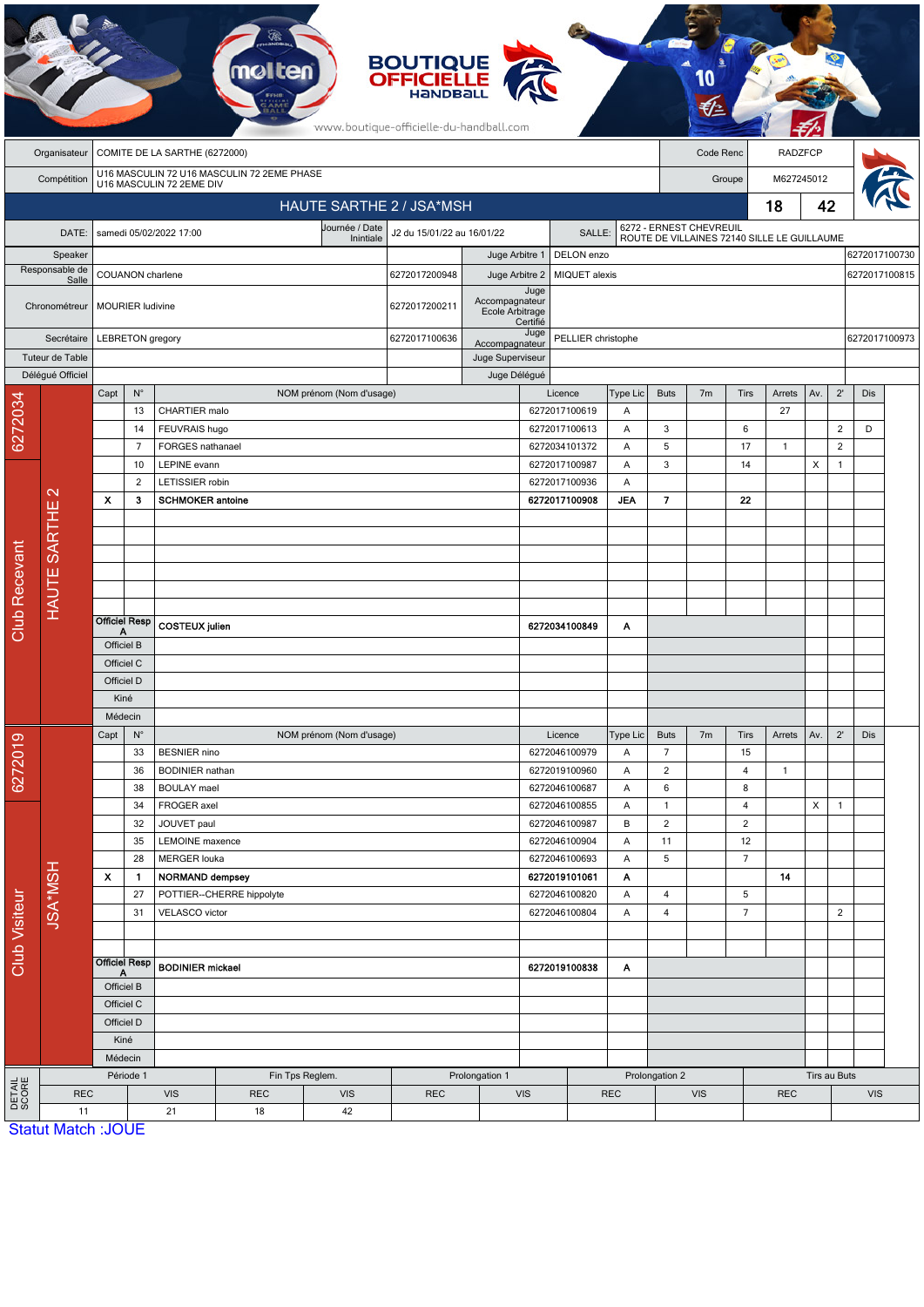|                          |                        |  |          | Organisateur   COMITE DE LA SARTHE (6272000)                           |                  |                        |        |                                                      | Code Renc                                                                   |    | <b>RADZFCP</b> |  |  |  |  |
|--------------------------|------------------------|--|----------|------------------------------------------------------------------------|------------------|------------------------|--------|------------------------------------------------------|-----------------------------------------------------------------------------|----|----------------|--|--|--|--|
|                          | Compétition            |  |          | U16 MASCULIN 72 U16 MASCULIN 72 2EME PHASE<br>U16 MASCULIN 72 2EME DIV |                  |                        |        |                                                      | Groupe                                                                      |    | M627245012     |  |  |  |  |
| HAUTE SARTHE 2 / JSA*MSH |                        |  |          |                                                                        |                  |                        |        |                                                      |                                                                             | 18 | 42             |  |  |  |  |
|                          |                        |  |          |                                                                        | Déroulé du Match |                        |        |                                                      |                                                                             |    |                |  |  |  |  |
|                          |                        |  |          |                                                                        | Temps            | Score                  |        |                                                      | Action                                                                      |    |                |  |  |  |  |
|                          |                        |  |          | <b>PERIODE 1</b>                                                       | 22:45<br>22:58   | $10 - 18$<br>$10 - 19$ |        |                                                      | Arrêt JR N°13 CHARTIER malo                                                 |    |                |  |  |  |  |
| Temps<br>00:21           | Score<br>$00 - 01$     |  |          | Action<br>But JV N°28 MERGER louka                                     | 23:19            | $11 - 19$              |        |                                                      | But JV N°27 POTTIER--CHERRE hippolyte<br><b>But JR N°7 FORGES nathanael</b> |    |                |  |  |  |  |
| 01:00                    | $00 - 01$              |  | AR       | Arrêt JR N°13 CHARTIER malo                                            | 24:16            | $11 - 19$              |        |                                                      | Arrêt JV N°1 NORMAND dempsey                                                |    |                |  |  |  |  |
| 01:10<br>01:22           | $00 - 01$<br>$00 - 01$ |  |          | Arrêt JV N°1 NORMAND dempsey<br>Tir JR N°7 FORGES nathanael            | 24:20<br>24:37   | $11 - 19$<br>$11 - 19$ |        | Tir JR N°10 LEPINE evann                             | Arrêt JR N°13 CHARTIER malo                                                 |    |                |  |  |  |  |
| 01:26                    | $00 - 01$              |  |          | Arrêt JR N°13 CHARTIER malo                                            | 24:47            | $11 - 19$              |        | Tir JR N°14 FEUVRAIS hugo                            |                                                                             |    |                |  |  |  |  |
| 01:33                    | $00 - 01$              |  |          | Arrêt JV N°36 BODINIER nathan                                          | 25:00            | $11 - 20$              |        |                                                      | But JV N°35 LEMOINE maxence                                                 |    |                |  |  |  |  |
| 01:42<br>02:14           | $01 - 01$<br>$01 - 02$ |  |          | But JR N°10 LEPINE evann<br>But JV N°28 MERGER louka                   | 25:00<br>25:00   | $11 - 21$<br>$11 - 21$ |        | But JV N°34 FROGER axel                              | Tir JR N°7 FORGES nathanael                                                 |    |                |  |  |  |  |
| 02:35                    | $02 - 02$              |  |          | But JR N°3 SCHMOKER antoine                                            | 25:00            | $11 - 21$              |        |                                                      | Tir JR N°3 SCHMOKER antoine                                                 |    |                |  |  |  |  |
| 02:50                    | $02 - 02$              |  |          | Arrêt JR N°13 CHARTIER malo                                            |                  |                        |        |                                                      | <b>PERIODE 2</b>                                                            |    |                |  |  |  |  |
| 02:55<br>03:19           | $02 - 02$<br>$02 - 02$ |  |          | Tir JV N°36 BODINIER nathan<br>Arrêt JR N°13 CHARTIER malo             | Temps            | Score                  |        |                                                      | Action                                                                      |    |                |  |  |  |  |
| 03:26                    | $02 - 02$              |  |          | Tir JV N°31 VELASCO victor                                             | 25:17            | $11 - 21$              |        | Tir JR N°10 LEPINE evann                             |                                                                             |    |                |  |  |  |  |
| 03:47                    | $03 - 02$<br>$03 - 03$ |  |          | But JR N°3 SCHMOKER antoine                                            | 25:20            | $11 - 21$              |        |                                                      | Arrêt JV N°1 NORMAND dempsey                                                |    |                |  |  |  |  |
| 04:17<br>04:27           | $04 - 03$              |  |          | But JV N°31 VELASCO victor<br>But JR N°7 FORGES nathanael              | 25:48<br>26:06   | $11 - 21$<br>$11 - 21$ | Шr     | Tir JV N°36 BODINIER nathan                          | Tir JR N°3 SCHMOKER antoine                                                 |    |                |  |  |  |  |
| 04:47                    | $04 - 04$              |  |          | But JV N°38 BOULAY mael                                                | 26:29            | $11 - 21$              |        |                                                      | Arrêt JR N°13 CHARTIER malo                                                 |    |                |  |  |  |  |
| 05:10                    | $04 - 04$              |  |          | Arrêt JV N°1 NORMAND dempsey                                           | 26:45            | $11 - 21$              |        |                                                      | Tir JR N°7 FORGES nathanael                                                 |    |                |  |  |  |  |
| 05:14<br>05:58           | $04 - 04$<br>$05 - 04$ |  |          | Tir JR N°7 FORGES nathanael<br>But JR N°3 SCHMOKER antoine             | 27:00<br>27:30   | $11 - 21$<br>$11 - 21$ |        |                                                      | Arrêt JR N°13 CHARTIER malo<br>Tir JR N°3 SCHMOKER antoine                  |    |                |  |  |  |  |
| 06:15                    | $05 - 04$              |  |          | Arrêt JR N°13 CHARTIER malo                                            | 27:40            | $11 - 22$              |        | But JV N°38 BOULAY mael                              |                                                                             |    |                |  |  |  |  |
| 06:20                    | $05 - 04$              |  |          | Tir JV N°33 BESNIER nino                                               | 27:57            | $11 - 22$              |        | Tir JR N°10 LEPINE evann                             |                                                                             |    |                |  |  |  |  |
| 06:43<br>06:48           | $05 - 04$<br>$05 - 04$ |  |          | Arrêt JV N°1 NORMAND dempsey<br>Tir JR N°10 LEPINE evann               | 27:59<br>28:12   | $11 - 22$<br>$11 - 23$ |        | But JV N°31 VELASCO victor                           | Arrêt JV N°1 NORMAND dempsey                                                |    |                |  |  |  |  |
| 07:37                    | $05 - 04$              |  |          | Tir JV N°33 BESNIER nino                                               | 28:29            | $11 - 23$              |        |                                                      | Arrêt JR N°13 CHARTIER malo                                                 |    |                |  |  |  |  |
| 07:49                    | $05 - 05$              |  | . .      | But JV N°28 MERGER louka                                               | 28:35            | $11 - 23$              |        | Tir JV N°38 BOULAY mael                              |                                                                             |    |                |  |  |  |  |
| 08:06                    | $05 - 05$              |  |          | Avertissement JR N°10 LEPINE evann                                     | 28:51            | $11 - 23$              | Ħг     | Tir JR N°14 FEUVRAIS hugo                            |                                                                             |    |                |  |  |  |  |
| 08:17<br>08:20           | $05 - 05$<br>$05 - 05$ |  |          | Arrêt JV N°1 NORMAND dempsey<br>Tir JR N°10 LEPINE evann               | 29:03<br>29:05   | $11 - 24$<br>$11 - 24$ |        | But JV N°33 BESNIER nino                             | Temps Mort d'Equipe Recevant                                                |    |                |  |  |  |  |
| 08:41                    | $06 - 05$              |  |          | But JR N°3 SCHMOKER antoine                                            | 29:29            | $12 - 24$              |        |                                                      | But JR N°7 FORGES nathanael                                                 |    |                |  |  |  |  |
| 09:15                    | $06 - 05$              |  |          | Arrêt JR N°13 CHARTIER malo                                            | 30:06            | $13 - 24$              |        |                                                      | But JR N°7 FORGES nathanael                                                 |    |                |  |  |  |  |
| 09:20<br>09:51           | $06 - 05$<br>$06 - 05$ |  | AR       | Tir JV N°28 MERGER louka<br>Arrêt JV N°1 NORMAND dempsey               | 30:29<br>30:41   | $13 - 25$<br>$14 - 25$ |        | But JV N°33 BESNIER nino<br>But JR N°10 LEPINE evann |                                                                             |    |                |  |  |  |  |
| 09:54                    | $06 - 05$              |  |          | Tir JR N°7 FORGES nathanael                                            | 31:13            | $14 - 25$              |        |                                                      | Tir JR N°7 FORGES nathanael                                                 |    |                |  |  |  |  |
| 10:32                    | $06 - 06$              |  | t t      | But JV N°33 BESNIER nino                                               | 31:24            | $14 - 25$              | Tir    | Tir JV N°31 VELASCO victor                           |                                                                             |    |                |  |  |  |  |
| 11:01<br>11:14           | $06 - 07$<br>$07 - 07$ |  |          | But JV N°36 BODINIER nathan<br>But JR N°14 FEUVRAIS hugo               | 31:28<br>31:42   | $14 - 25$<br>$14 - 26$ | 2      | But JV N°31 VELASCO victor                           | 2MN JR N°7 FORGES nathanael                                                 |    |                |  |  |  |  |
| 11:38                    | $07 - 08$              |  | t t      | But JV N°32 JOUVET paul                                                | 31:57            | $14 - 26$              |        | Tir JR N°10 LEPINE evann                             |                                                                             |    |                |  |  |  |  |
| 11:45                    | $07 - 08$              |  | Ш        | Tir JR N°3 SCHMOKER antoine                                            | 31:58            | $14 - 26$              |        |                                                      | Arrêt JV N°1 NORMAND dempsey                                                |    |                |  |  |  |  |
| 12:21<br>12:49           | $07 - 08$<br>$07 - 09$ |  | t t      | Tir JV N°33 BESNIER nino<br>But JV N°35 LEMOINE maxence                | 32:07<br>32:20   | $14 - 26$<br>$14 - 26$ |        | Tir JV N°34 FROGER axel                              | Arrêt JR N°13 CHARTIER malo                                                 |    |                |  |  |  |  |
| 12:58                    | $08 - 09$              |  |          | But JR N°10 LEPINE evann                                               | 32:44            | $14 - 26$              | Tin    |                                                      | Tir JR N°3 SCHMOKER antoine                                                 |    |                |  |  |  |  |
| 13:18                    | $08 - 09$              |  |          | Arrêt JR N°13 CHARTIER malo                                            | 33:04            | $14 - 26$              |        | Tir JV N°33 BESNIER nino                             |                                                                             |    |                |  |  |  |  |
| 13:27<br>13:57           | $08 - 09$<br>$08 - 10$ |  | t t      | Tir JR N°7 FORGES nathanael<br>But JV N°33 BESNIER nino                | 33:38<br>33:41   | $14 - 26$<br>$14 - 27$ |        | But JV N°28 MERGER louka                             | Arrêt JR N°13 CHARTIER malo                                                 |    |                |  |  |  |  |
| 14:09                    | $09 - 10$              |  |          | But JR N°3 SCHMOKER antoine                                            | 33:46            | $14 - 27$              |        | Tir JV N°33 BESNIER nino                             |                                                                             |    |                |  |  |  |  |
| 14:32                    | $09 - 11$              |  |          | But JV N°33 BESNIER nino                                               | 34:05            | $14 - 27$              |        |                                                      | Tir JR N°3 SCHMOKER antoine                                                 |    |                |  |  |  |  |
| 15:02<br>15:13           | $09 - 11$<br>$09 - 11$ |  |          | Avertissement JV N°34 FROGER axel<br>Tir JR N°3 SCHMOKER antoine       | 34:35<br>34:46   | $14 - 27$<br>$14 - 27$ | Tir    |                                                      | Tir JR N°7 FORGES nathanael<br>Arrêt JV N°1 NORMAND dempsey                 |    |                |  |  |  |  |
| 15:23                    | $09 - 12$              |  | . .      | But JV N°35 LEMOINE maxence                                            | 34:49            | $14 - 27$              |        |                                                      | Arrêt JR N°13 CHARTIER malo                                                 |    |                |  |  |  |  |
| 15:52                    | $09 - 13$              |  | t t      | But JV N°35 LEMOINE maxence                                            | 35:14            | $14 - 27$              |        |                                                      | Arrêt JR N°13 CHARTIER malo                                                 |    |                |  |  |  |  |
| 16:42<br>16:45           | $09 - 13$<br>$09 - 13$ |  |          | Arrêt JR N°13 CHARTIER malo<br>Tir JV N°31 VELASCO victor              | 35:41<br>35:58   | $14 - 27$<br>$14 - 27$ | 2<br>2 | 2MN JV N°34 FROGER axel<br>2MN JR N°10 LEPINE evann  |                                                                             |    |                |  |  |  |  |
| 17:16                    | $09 - 14$              |  | ÷ί       | But JV N°27 POTTIER--CHERRE hippolyte                                  | 36:05            | $14 - 27$              | Шr     | Tir JV N°33 BESNIER nino                             |                                                                             |    |                |  |  |  |  |
| 17:32                    | $09 - 14$              |  |          | Tir JR N°14 FEUVRAIS hugo                                              | 36:23            | $14 - 27$              |        |                                                      | Tir JR N°7 FORGES nathanael                                                 |    |                |  |  |  |  |
| 17:48<br>17:55           | $09 - 14$<br>$09 - 15$ |  | 2<br>t i | 2MN JR N°7 FORGES nathanael<br>But JV N°35 LEMOINE maxence             | 36:34<br>36:38   | $14 - 27$<br>$14 - 27$ | 21     | Tir JV N°33 BESNIER nino                             | 2MN JR N°14 FEUVRAIS hugo                                                   |    |                |  |  |  |  |
| 18:16                    | $10 - 15$              |  |          | But JR N°14 FEUVRAIS hugo                                              | 36:55            | $14 - 28$              |        | But JV N°38 BOULAY mael                              |                                                                             |    |                |  |  |  |  |
| 18:37                    | $10 - 16$              |  |          | But JV N°27 POTTIER--CHERRE hippolyte                                  | 37:12            | $15 - 28$              |        |                                                      | <b>But JR N°3 SCHMOKER antoine</b>                                          |    |                |  |  |  |  |
| 19:04<br>19:25           | $10 - 16$<br>$10 - 17$ |  | 21       | 2MN JV N°31 VELASCO victor<br>But JV N°35 LEMOINE maxence              | 37:24<br>37:47   | $15 - 29$<br>$15 - 30$ |        | But JV N°38 BOULAY mael<br>But JV N°28 MERGER louka  |                                                                             |    |                |  |  |  |  |
| 20:03                    | $10 - 17$              |  |          | Arrêt JR N°13 CHARTIER malo                                            | 38:06            | $15 - 30$              |        |                                                      | Tir JR N°3 SCHMOKER antoine                                                 |    |                |  |  |  |  |
| 20:08                    | $10 - 17$              |  |          | Tir JV N°27 POTTIER--CHERRE hippolyte                                  | 38:18            | $15 - 30$              |        |                                                      | Tir JR N°3 SCHMOKER antoine                                                 |    |                |  |  |  |  |
| 20:19                    | $10 - 17$              |  | Ш        | Tir JR N°3 SCHMOKER antoine                                            | 38:36            | $15 - 31$              |        | But JV N°33 BESNIER nino                             |                                                                             |    |                |  |  |  |  |
| 20:36<br>20:38           | $10 - 18$<br>$10 - 18$ |  | 21       | But JV N°38 BOULAY mael<br>2MN JR N°14 FEUVRAIS hugo                   | 39:04<br>39:26   | $16 - 31$<br>$16 - 31$ |        |                                                      | But JR N°7 FORGES nathanael<br>Arrêt JR N°13 CHARTIER malo                  |    |                |  |  |  |  |
| 20:58                    | $10 - 18$              |  |          | Tir JR N°10 LEPINE evann                                               | 39:28            | $16 - 31$              |        |                                                      | Arrêt JR N°13 CHARTIER malo                                                 |    |                |  |  |  |  |
| 21:50                    | $10 - 18$              |  | 21       | 2MN JV N°31 VELASCO victor                                             | 39:34            | $16 - 31$              |        | Tir JV N°28 MERGER louka                             |                                                                             |    |                |  |  |  |  |
| 22:01<br>22:38           | $10 - 18$<br>$10 - 18$ |  |          | Tir JR N°3 SCHMOKER antoine<br>Tir JV N°35 LEMOINE maxence             | 39:45<br>39:49   | $16 - 31$<br>$16 - 31$ | -lin   | Tir JV N°33 BESNIER nino                             | Arrêt JR N°13 CHARTIER malo                                                 |    |                |  |  |  |  |
| 22:41                    | $10 - 18$              |  |          | Arrêt JR N°13 CHARTIER malo                                            | 40:16            | $16 - 31$              |        |                                                      | Tir JR N°7 FORGES nathanael                                                 |    |                |  |  |  |  |
|                          |                        |  |          |                                                                        | 40:44            | $16 - 31$              |        |                                                      | Arrêt JR N°13 CHARTIER malo                                                 |    |                |  |  |  |  |